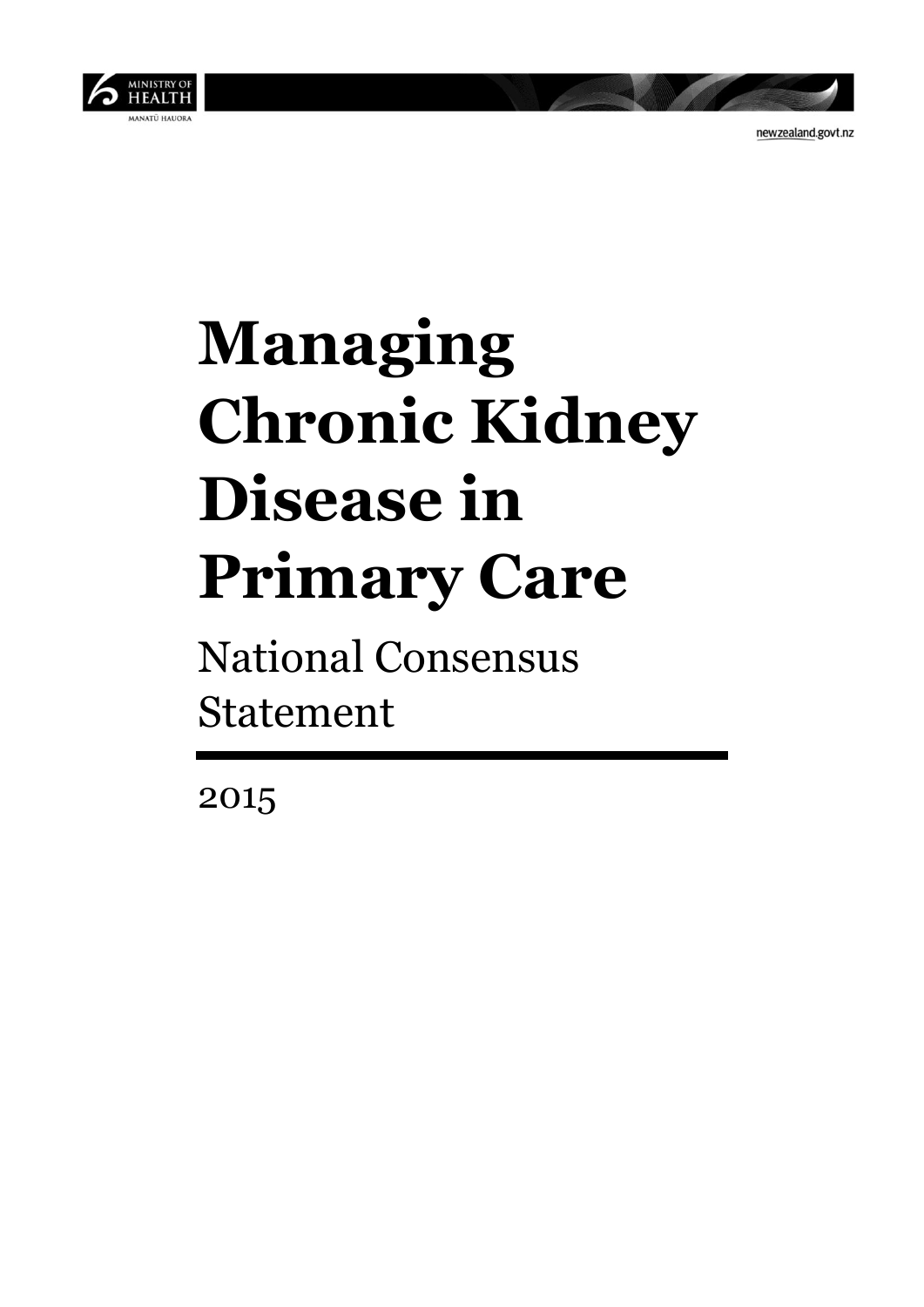Citation: Ministry of Health. 2015. *Managing Chronic Kidney Disease in Primary Care: National Consensus Statement*. Wellington: Ministry of Health.

> Published in March 2015 by the Ministry of Health PO Box 5013, Wellington 6145, New Zealand

> > ISBN 978-0-478-44476-6 (online) HP 6109

This document is available at www.health.govt.nz



MANATU HAUORA



This work is licensed under the Creative Commons Attribution 4.0 International licence. In essence, you are free to: share ie, copy and redistribute the material in any medium or format; adapt ie, remix, transform and build upon the material. You must give appropriate credit, provide a link to the licence and indicate if changes were made.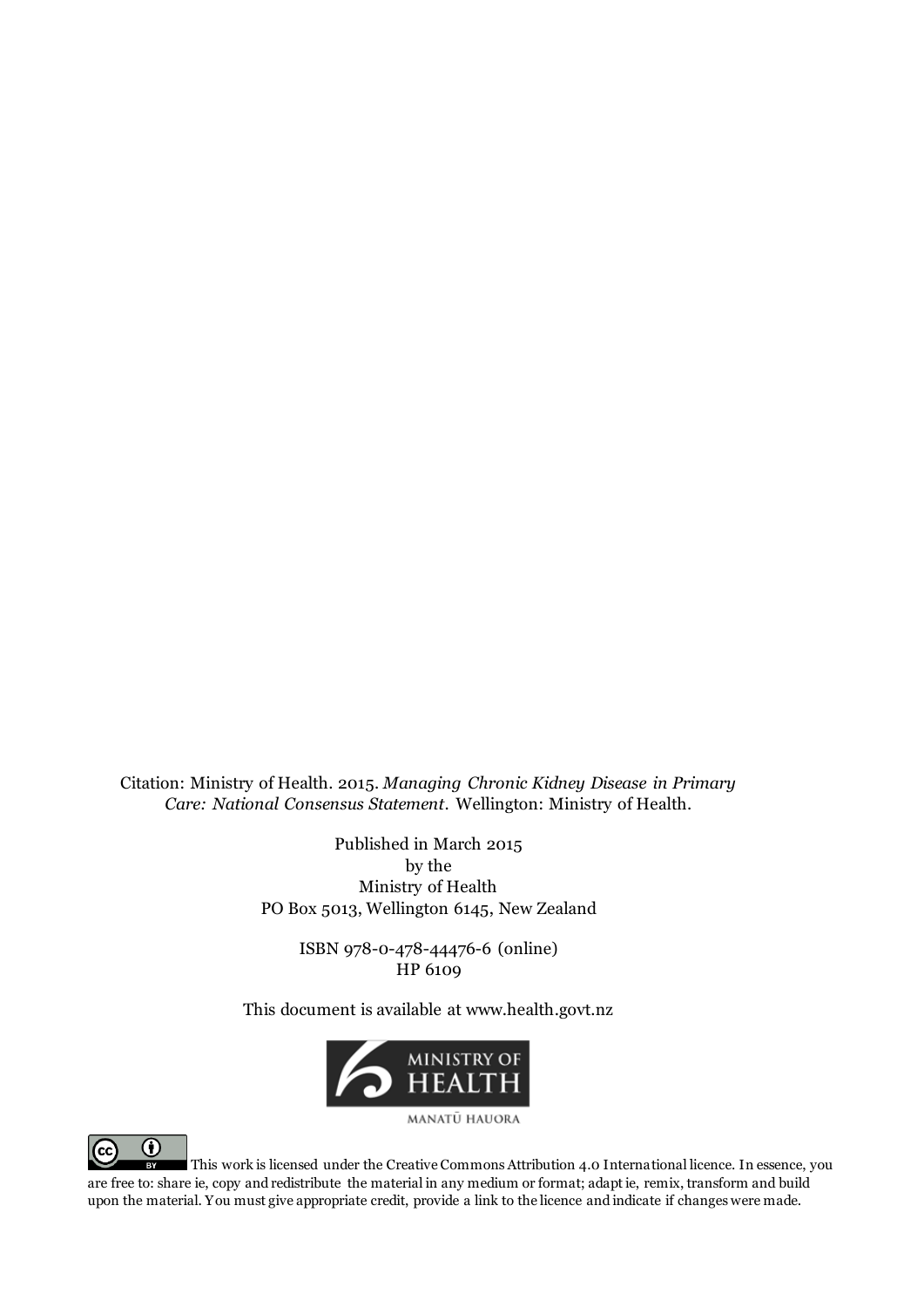### **Contents**

|                       | <b>Executive summary</b>                                                          | iv                      |
|-----------------------|-----------------------------------------------------------------------------------|-------------------------|
| <b>Introduction</b>   |                                                                                   | 1                       |
|                       | The classification of CKD                                                         | $\mathbf{2}$            |
| <b>Risks of CKD</b>   |                                                                                   | 3                       |
|                       | <b>Numbers of people with CKD</b>                                                 | 3                       |
|                       | High-risk ethnic groups                                                           | $\overline{\mathbf{4}}$ |
|                       | Detection in primary care                                                         | $\boldsymbol{4}$        |
|                       | <b>Risk factors for CKD</b>                                                       | $\overline{4}$          |
|                       | <b>Management in primary care</b>                                                 | 5                       |
|                       | Goals for best practice in managing CKD                                           | 5                       |
|                       | The role of primary care                                                          | 5                       |
|                       | Recommended management practice                                                   | 6                       |
|                       | Referral to specialist services                                                   | 6                       |
|                       | Examples of implementing best practice in CKD management in primary care          | 7                       |
|                       | Key enablers in CKD management                                                    | 7                       |
|                       | Key stakeholder groups in CKD management                                          | 8                       |
| <b>References</b>     |                                                                                   | 9                       |
|                       | Appendix 1: Using software for CKD management in primary care                     | 10                      |
|                       | Appendix 2: Nurse-led clinics to manage high-risk CKD patients                    | 12                      |
| <b>Contributors</b>   |                                                                                   | 14                      |
| <b>List of Tables</b> |                                                                                   |                         |
| Table 1:              | CKD classification and prognostic risk from the KDIGO CKD Consensus<br>Consortium | 2                       |

| Table 2 | Pooled analysis showing relative risk controlled for multiple co-variates from |  |
|---------|--------------------------------------------------------------------------------|--|
|         | the CKD Consensus Consortium                                                   |  |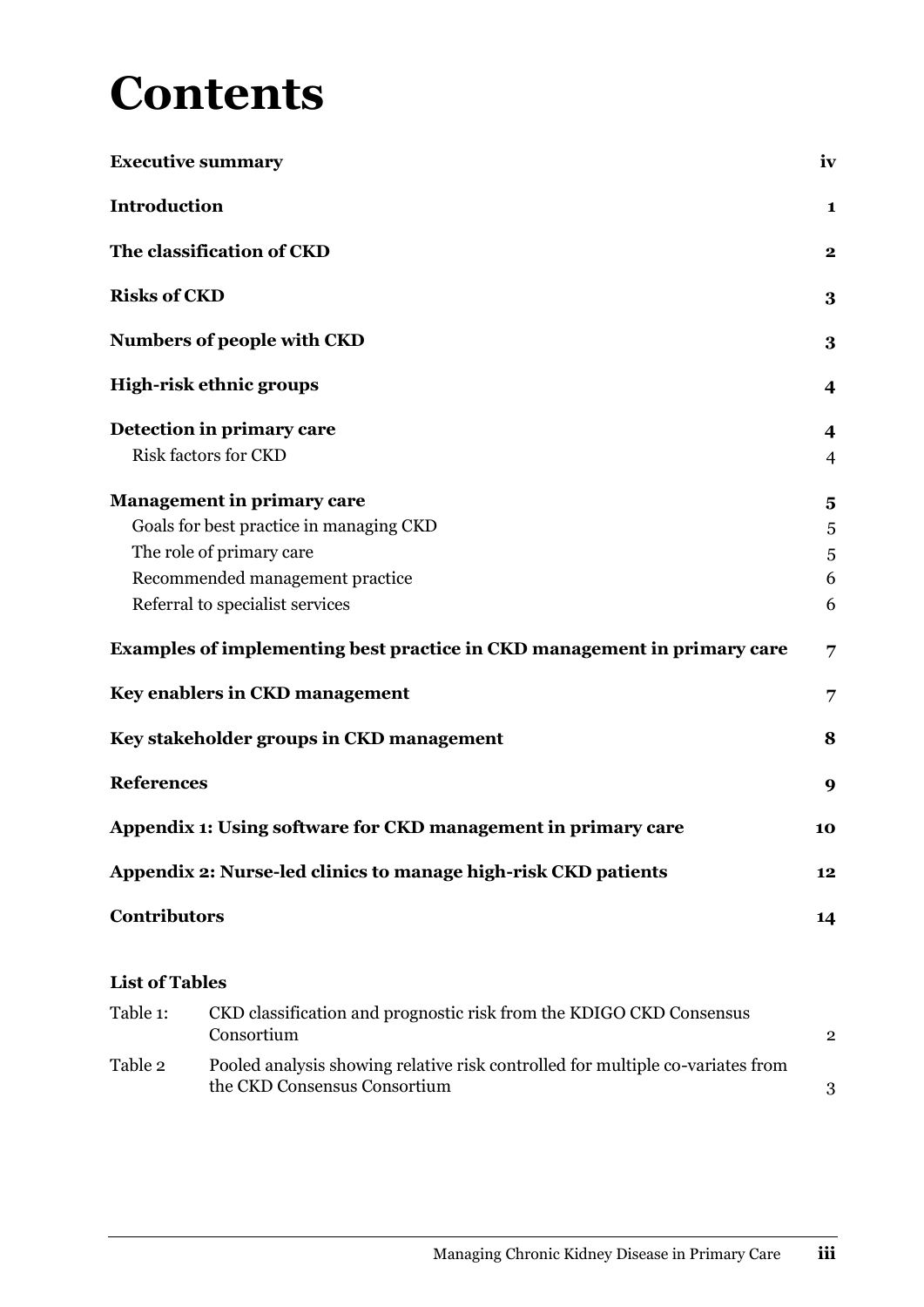### **Executive summary**

1. The purpose of this National Consensus Statement is to articulate best practice in the identification and management of chronic kidney disease (CKD) in primary care. It is intended as a guide for clinicians and managers in both funder and provider organisations.

#### **Detection**

- 2. To detect and manage chronic kidney disease (CKD), it is necessary to have systematic screening in primary care, linked with the current cardiovascular (CVD) and diabetes screening programme. This screening would involve adding **serum creatinine** and **urinary albumin:creatinine ratio (ACR)** to the current laboratory tests in cases where they have not been otherwise documented. High-risk groups require earlier assessment.
- 3. CKD should be classified from stage 1 to 5 and as stable or progressive*.*

#### **Management**

- 4. People with **stable CKD stages 3–4** are at > 20 per cent five-year CVD risk (with diabetes) or > 15 per cent five-year CVD risk (without diabetes). They need appropriate CVD risk management.
	- a. Target blood pressure is 140/90 or less without proteinuria or 130/80 or less with proteinuria.
	- b. Blood pressure management should start with an ACE inhibitor or angiotensin receptor blocker (unless contraindicated).
- 5. People with **progressive CKD stages 3–4** (rate of loss of GFR > 5 ml/min/year) have even higher CVD risk and a much higher risk of developing renal failure with need for dialysis or transplant. They must be intensively managed to reduce risk, which involves weekly or fortnightly risk factor management and review until stable. This approach could involve integrating nurse-led clinics into Long Term Conditions Management Programmes.
- 6. The great majority of patients, particularly those with **stable stage 3 CKD or who are older (> 75 years) with early stable stage 4 CKD**, can be fully managed in primary care. Note that prescribing of medication should be carefully considered.

### **Enablers/monitoring**

7. Software-based decision support, audit and recall systems for best practice are part of best practice in the management of CKD.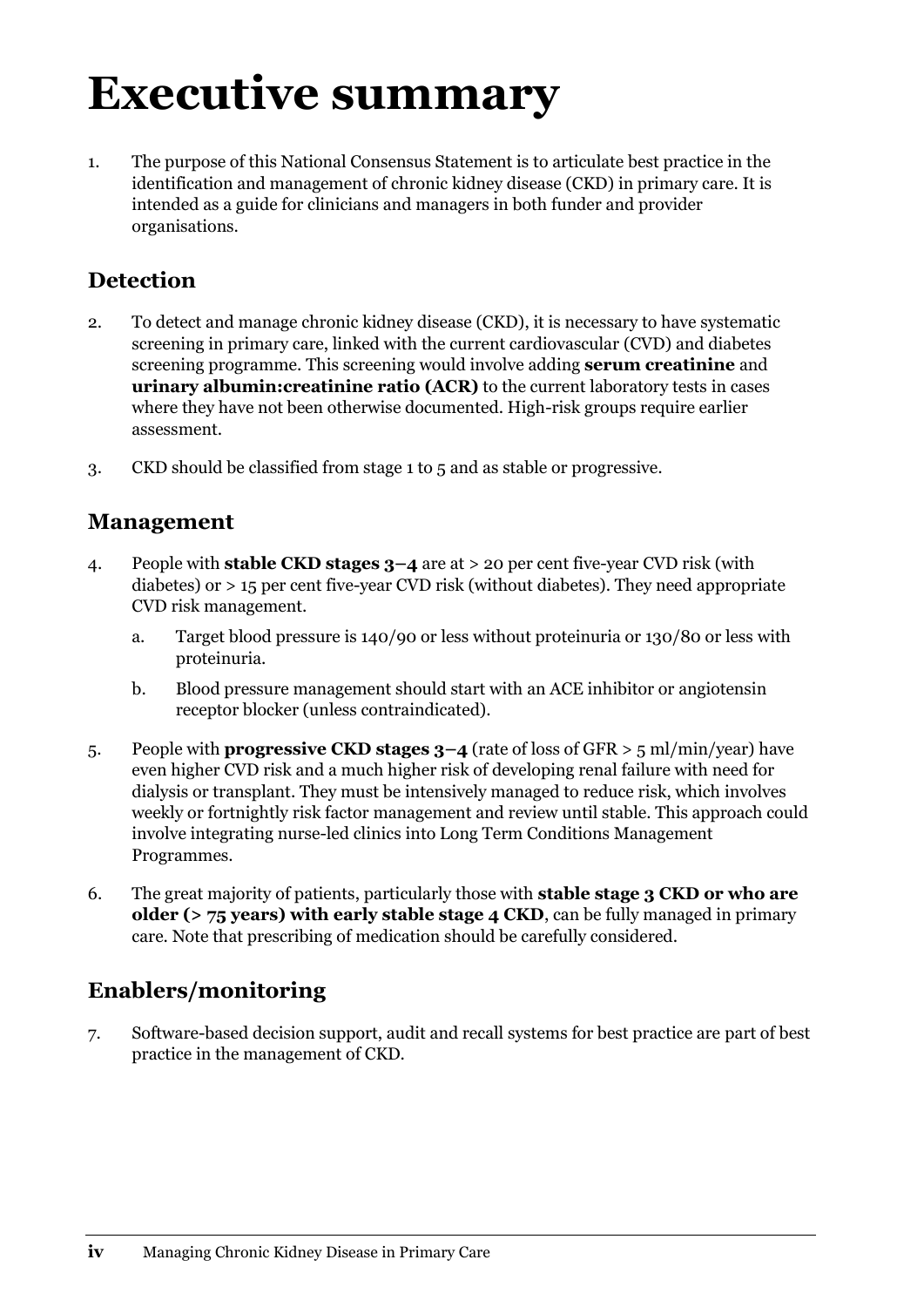# **Introduction**

Chronic kidney disease (CKD) was identified in 2008 as an important health issue by the National Renal Advisory Board working in conjunction with Ministry of Health. It has been defined in the scoping paper entitled *New Zealand's Renal Services: Towards a national strategic plan*. (1)

The reasons for this initiative included the:

- 1. rising incidence and prevalence of end stage kidney disease (ESKD)
- 2. need to improve identification and management of CKD in primary care
- 3. need for effective national screening of at-risk patient groups
- 4. need for broad implementation of patient-centred strategies in primary care to manage most patients with CKD.

The Ministry of Health supported four pilot projects running over two years that used innovative approaches to electronic screening and referral for CKD, and nurse-led clinics in primary care focused on intensive management of CKD.

The results of these pilot projects and a separate randomised controlled trial (DEFEND, undertaken in Auckland with Māori and Pacific patients with diabetes and CKD) led to a National Consensus conference on CKD held at Matakana in 2013.

Participants included diabetes specialists, nephrologists (renal physicians), family practitioners, nurses from primary and secondary care and Ministry of Health personnel.

This document has been prepared by the CKD Core Work Group. It summarises the conclusions and recommendations emerging from this consensus meeting. Its purpose is to articulate best practice in the identification and management of chronic kidney disease (CKD) in primary care. It is intended as a guide for clinicians and managers in both funder and provider organisations.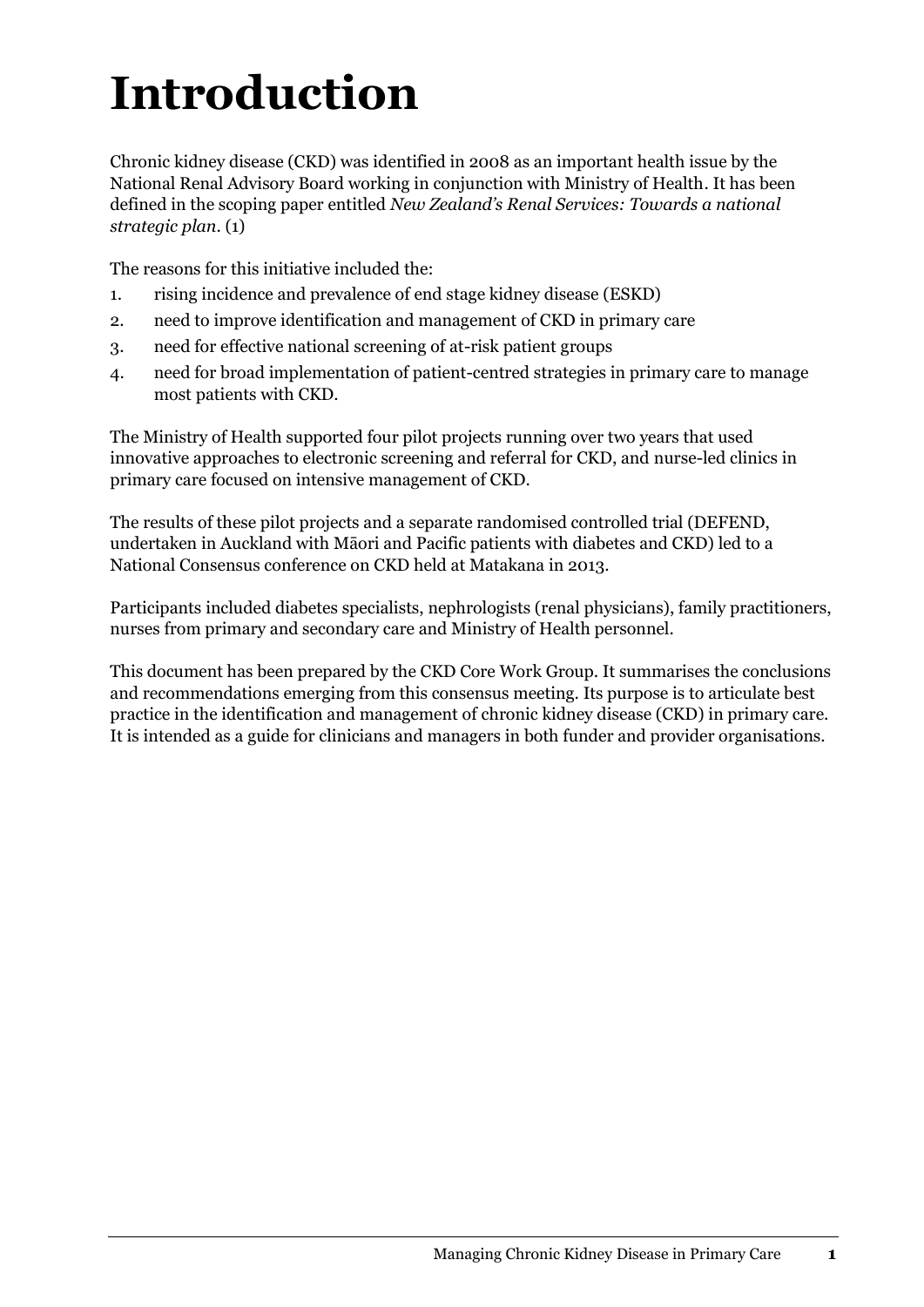# **The classification of CKD**

Chronic kidney disease is a general term for chronic disorders that affect kidney structure and function. Complications from CKD may in time affect all organ systems. However, most people with mild or moderate CKD have no symptoms.

CKD is classified using the criteria of the Kidney Disease Improving Global Outcomes Foundation (KDIGO) CKD Consensus Consortium (Figure 1). The classification is independent of the underlying cause of the kidney disease. Each stage is characterised by a glomerular filtration rate (GFR) range. The GFR is an estimate of kidney function based on serum creatinine as measured by the laboratory.

Patients in stages 1 and 2 CKD have documented kidney disease (eg, diabetic nephropathy or polycystic kidney disease) and are sub-classified by GFR. Patients in stages 3–5 have reduced GFR on which the classification is based. Because GFR declines in the overall population by 1 ml/minute/year, many elderly patients have reduced GFR and so meet the criterion for CKD stage 3. Most of these patients, however, do not show any evidence of active or structural kidney disease. In such cases, a kidney biopsy is likely to reveal sclerotic changes affecting renal vessels, glomeruli and interstitium (arteriolonephrosclerosis) which might be described as ageingrelated.

| Table 1: CKD classification and prognostic risk from the KDIGO CKD Consensus |
|------------------------------------------------------------------------------|
| Consortium (2)                                                               |

|                                                                   |                  |                                                                                                   |                                                                  | Persistent albuminuria categories<br>Description and range |                                               |  |  |
|-------------------------------------------------------------------|------------------|---------------------------------------------------------------------------------------------------|------------------------------------------------------------------|------------------------------------------------------------|-----------------------------------------------|--|--|
|                                                                   |                  | <b>Prognosis of CKD by GFR</b><br>and Albuminuria Categories:<br>KDIGO 2012 (units changed to SI) | A <sub>1</sub><br>Normal to mildly<br>increased<br>$<$ 3 mg/mmol | A2<br>Moderately<br>increased<br>$3-30$ mg/mmol            | A3<br>Severely<br>increased<br>$>$ 30 mg/mmol |  |  |
|                                                                   | G <sub>1</sub>   | Normal or high                                                                                    | $\geq 90$                                                        |                                                            |                                               |  |  |
|                                                                   | G <sub>2</sub>   | Mildly decreased                                                                                  | 60-89                                                            |                                                            |                                               |  |  |
| categories (ml/min/1.73 m <sup>2</sup> )<br>Description and range | G <sub>3</sub> a | Mildly to moderately decreased                                                                    | $45 - 59$                                                        |                                                            |                                               |  |  |
|                                                                   | G <sub>3</sub> b | Moderately to severely decreased                                                                  | $30 - 44$                                                        |                                                            |                                               |  |  |
|                                                                   | G4               | Severely decreased                                                                                | $15 - 29$                                                        |                                                            |                                               |  |  |
| GFR                                                               | G <sub>5</sub>   | Kidney failure                                                                                    | < 15                                                             |                                                            |                                               |  |  |

Green: low risk (if no other markers of kidney disease, no CKD); Yellow: moderately increased risk; Orange: high risk; Red: very high risk.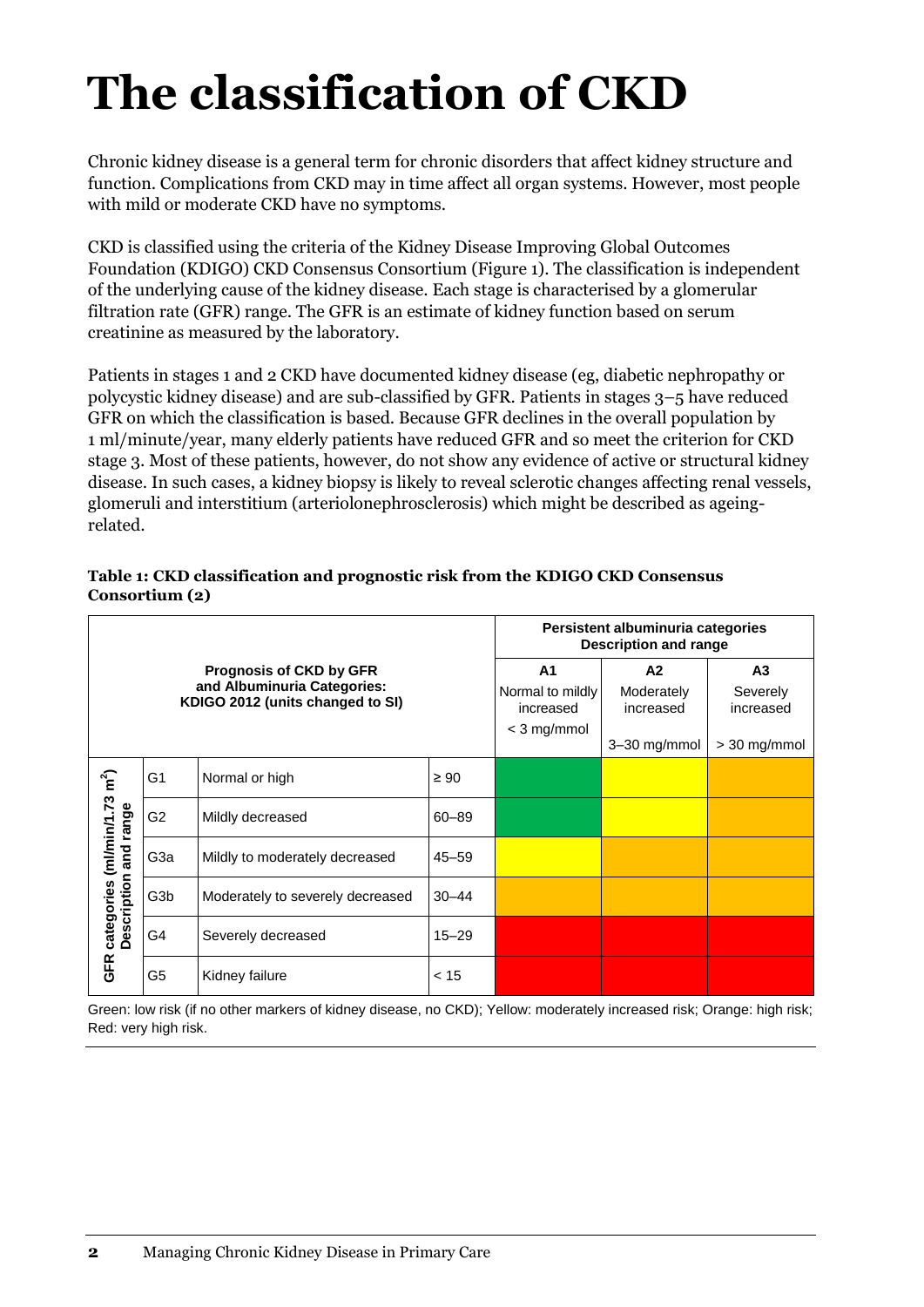# **Risks of CKD**

CKD is associated with increased cardiovascular (CVD) and cerebrovascular risk and premature death. The presence of albuminuria is a marker of increased CVD risk as well as renal injury.

| Table 2 Pooled analysis showing relative risk controlled for multiple co-variates from the |  |
|--------------------------------------------------------------------------------------------|--|
| <b>CKD Consensus Consortium (1)</b>                                                        |  |

| <b>All-cause mortality</b> |                   |                       |                        |                         |  | <b>Cardiovascular mortality</b> |                   |                       |                        |                         |
|----------------------------|-------------------|-----------------------|------------------------|-------------------------|--|---------------------------------|-------------------|-----------------------|------------------------|-------------------------|
|                            | <b>ACR</b><br>< 1 | <b>ACR</b><br>$1 - 3$ | <b>ACR</b><br>$3 - 30$ | <b>ACR</b><br>$\geq 30$ |  |                                 | <b>ACR</b><br>1 > | <b>ACR</b><br>$1 - 3$ | <b>ACR</b><br>$3 - 30$ | <b>ACR</b><br>$\geq 30$ |
| eGFR<br>>105               | 1.1               | 1.5                   | 2.2                    | 5.0                     |  | eGFR<br>>105                    | 0.9               | 1.3                   | 2.3                    | 2.1                     |
| eGFR<br>$90 - 105$         | Ref               | 1.4                   | 1.5                    | 3.1                     |  | eGFR<br>$90 - 105$              | <b>Ref</b>        | 1.5                   | 1.7                    | 3.7                     |
| eGFR<br>75-90              | 1.0               | 1.3                   | 1.7                    | 2.3                     |  | eGFR<br>75-90                   | 1.0               | 1.3                   | 1.6                    | 3.7                     |
| eGFR<br>$60 - 75$          | 1.0               | 1.4                   | 1.8                    | 2.7                     |  | eGFR<br>$60 - 75$               | 1.1               | 1.4                   | 2.0                    | 4.1                     |
| eGFR<br>$45 - 60$          | 1.3               | 1.7                   | 2.2                    | 3.6                     |  | eGFR<br>$45 - 60$               | 1.5               | 2.2                   | 2.8                    | 4.3                     |
| eGFR<br>$30 - 45$          | 1.9               | 2.3                   | 3.3                    | 4.9                     |  | eGFR<br>$30 - 45$               | 2.2               | 2.7                   | 3.4                    | 5.2                     |
| eGFR<br>$15 - 30$          | 5.3               | 3.6                   | 4.7                    | 6.6                     |  | eGFR<br>$15 - 30$               | 14                | 7.9                   | 4.8                    | 8.1                     |

Note: The ACR is in SI units and has been converted from North American units in the original.. A microalbuminuria to urine albumin/creatinine (ACR) ratio of 3–30 mg/mmol (the microalbuminuria range) is equivalent to 30–299 in North American units.

# **Numbers of people with CKD**

In New Zealand at the end of 2012, there were 2469 dialysis patients and 1520 successfully transplanted patients.(3) During that year, 513 commenced dialysis or had a pre-emptive kidney transplant. The number of treated dialysis patients has risen steadily throughout the history of this treatment. For example, in 2000 there were 1336 patients on dialysis compared with 2469 at the end of 2012, representing an increase of 84 per cent in 12 years. About half of all dialysis patients have diabetes as a primary cause. The cost to the health care system of dialysis for an individual ranges from \$30,000 to \$60,000 per year.

Currently in New Zealand the number of adults with CKD is unknown. According to data from elsewhere, including the USA, European and Asian countries, there is a prevalence of 7–10 per cent of the adult population. Assuming a prevalence of 7 per cent, there would be about 210,000 adult New Zealanders with CKD. However, fewer than 2 per cent of these will ultimately require renal replacement therapy (dialysis and/or kidney transplantation). In contrast, most are at increased risk for cardiovascular disease and/or death.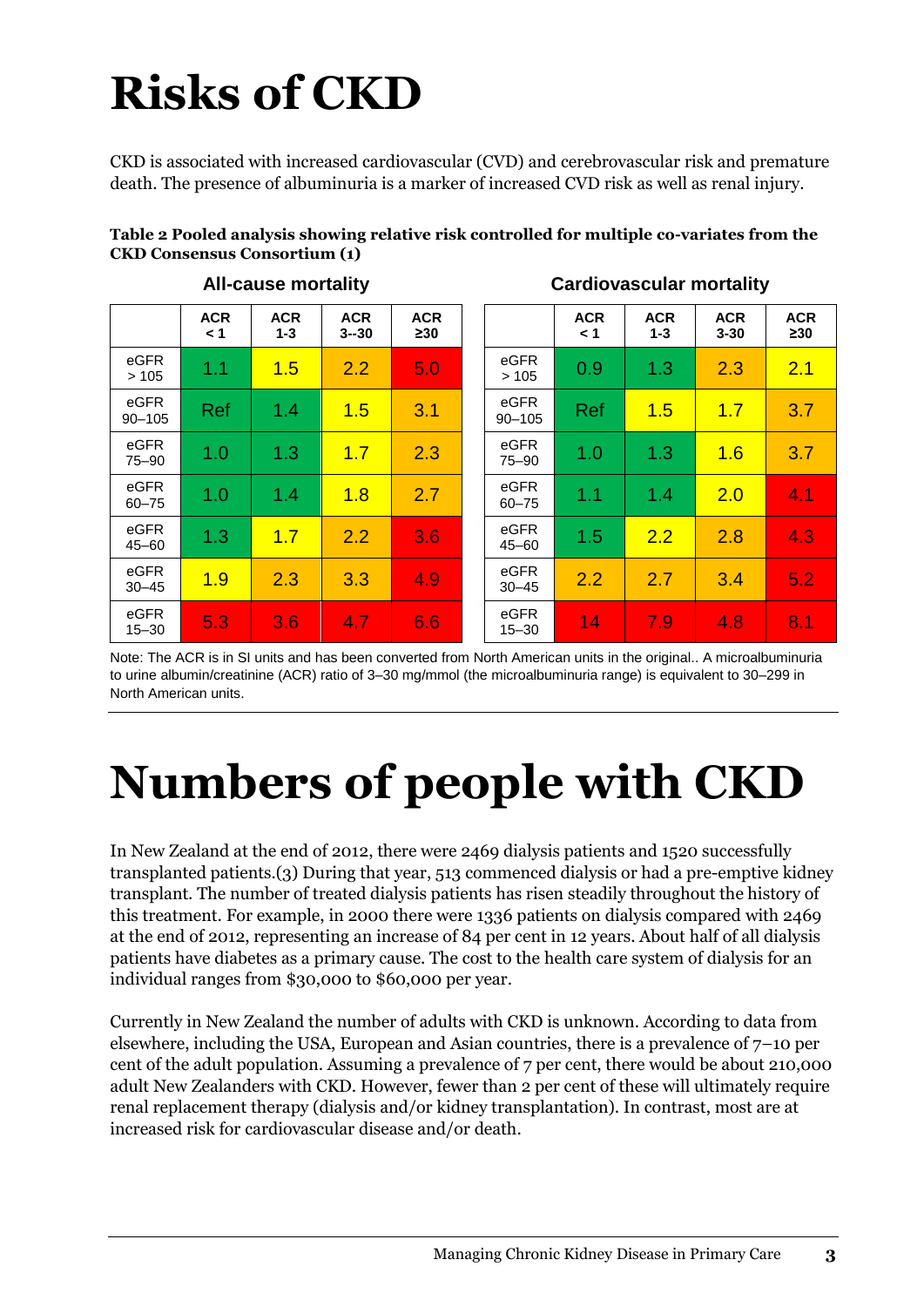# **High-risk ethnic groups**

Māori, Pacific and Indo Asian peoples have much higher rates of diabetes, CKD and ESKD than other ethnic groups in New Zealand. Achieving the early detection and management of diabetes and CKD for people of these ethnicities is a significant challenge for our health system.

It is necessary for health teams to establish relationships with Māori, Pacific and Indo Asian peoples as individuals, whānau, families and communities. Developing these relationships might include working with leaders of churches or marae. Long-term relationships, not only with individuals but also on a collective basis, underpin all successful long-term care. Without them, health teams will fail to engage with those individuals and families most in need.

## **Detection in primary care**

CKD is usually first identified following tests arranged by primary care clinicians. An important challenge in primary care is to identify, and then carefully manage, the minority with progressive CKD. Although the average rate of loss of GFR with age is about 1 ml/min/year, patients with progressive CKD may lose kidney function at much faster rates, often as high as 10–20 ml/min/year.

### **Risk factors for CKD**

Risk factors for CKD are:

- hypertension
- diabetes
- $-BMI > 35$
- cardiovascular disease
- family history of kidney disease
- prostatic syndrome/urologic disease
- nephrotoxic drugs
- Māori, Pacific or Indo Asian ethnicity
- age over 60 years.

Screening everyone with a single demographic risk factor for CKD as an independent clinical activity is not feasible in primary care. A realistic alternative is to test those identified according to their risk of CKD as part of a CVD risk assessment or diabetes check.

The individual's risk factors for CKD should be considered when deciding whether to arrange screening for CKD with a serum creatinine (and eGFR) and urine ACR.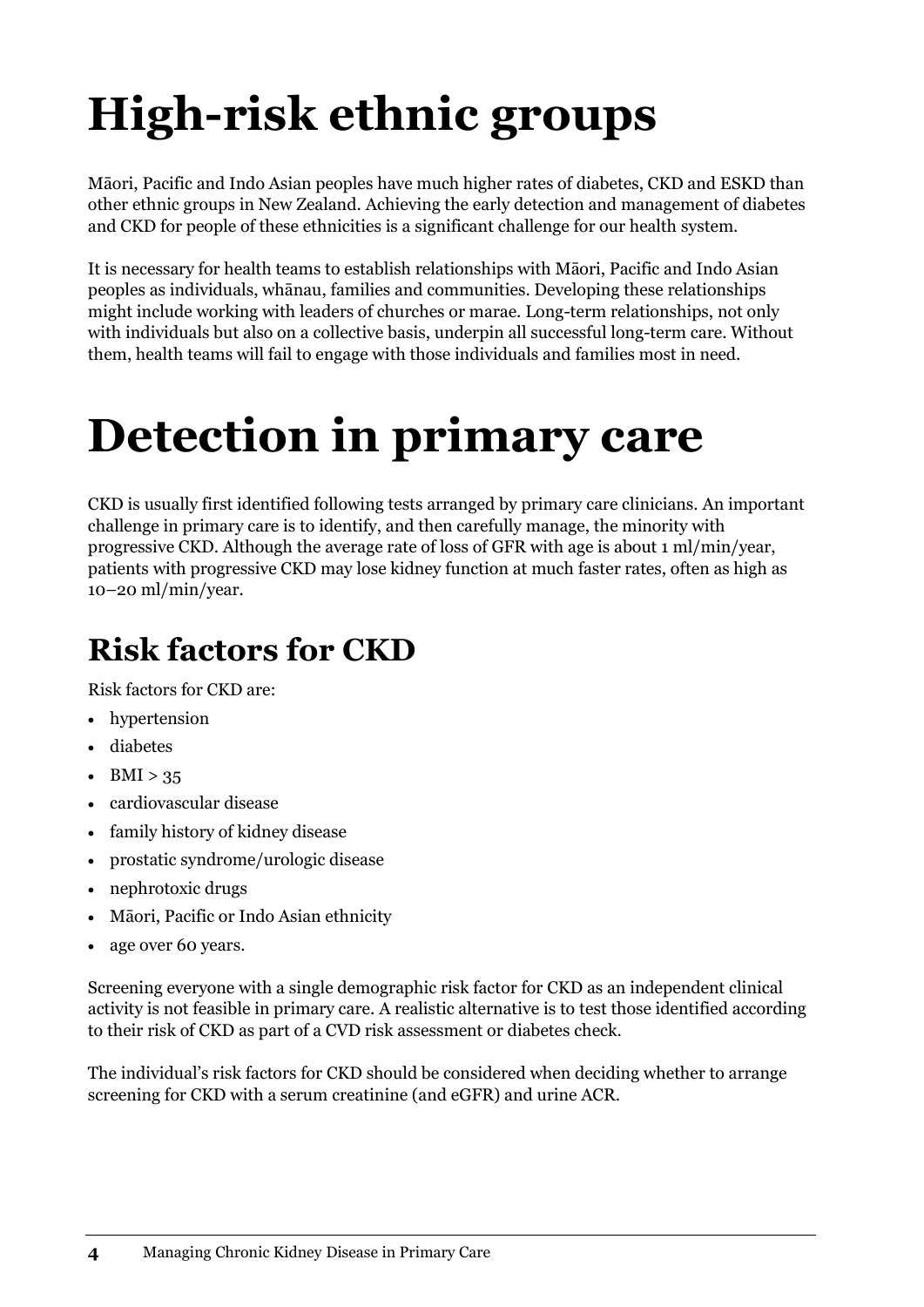# **Management in primary care**

It is now clear that CKD needs to be addressed under the umbrella of better management of long-term conditions in primary care. Many patients can be fully managed in primary care but, for a minority, management requires discussion with renal services for advice and further management. An important focus of secondary renal and diabetes services should be to work innovatively together with primary care to ensure that all clinicians are well supported in their provision of optimal renal care.

Guidelines for the management of CKD are well established. However, implementation of best practice for CKD in primary care settings is challenging because:

- the implementation of decision-support tools based on current guidelines is variable
- incorporating detection and management of CKD into primary practice patterns is a complex process
- effectively collaborating with patients to make significant lifestyle changes involves considerable skill and time
- high-risk patients with progressive CKD need a focused case-management approach.

### **Goals for best practice in managing CKD**

- Those people with, or at risk of, progressive CKD are identified and effectively managed.
- Cardiovascular risk is reduced through optimal lifestyle modification, smoking cessation, blood pressure control, glycaemic control, and use of statins.
- Effective blood pressure control reduces albuminuria and slows the rate of decline of eGFR in many patients.
- The incidence and prevalence of CVD, progressive CKD and ESKD, and their associated morbidity and mortality rates, fall over time.

### **The role of primary care**

As people age, GFR slowly falls to the point that, by the age of 70 years, some 30 per cent of the population could be classified as having CKD. However, most of these individuals do not have progressive CKD and further loss of renal function is slow. In contrast, those with diseases such as diabetic nephropathy can lose kidney function at a rate of 10–20 ml/min/year and rapidly progress towards ESKD.

Primary care has an important role in distinguishing between:

- the majority with stable CKD, who require standard management of their blood pressure, blood sugars, care with drug dosing and attention to cardiovascular risk reduction
- the minority with or at high risk of progressive CKD, who need to be closely and often intensively supervised.

The great majority of patients, particularly those with stable stage 3 CKD or who are older (> 75 years) with early stable stage 4 CKD, can be fully managed in primary care, taking into account their age and whether they have stable or progressive CKD.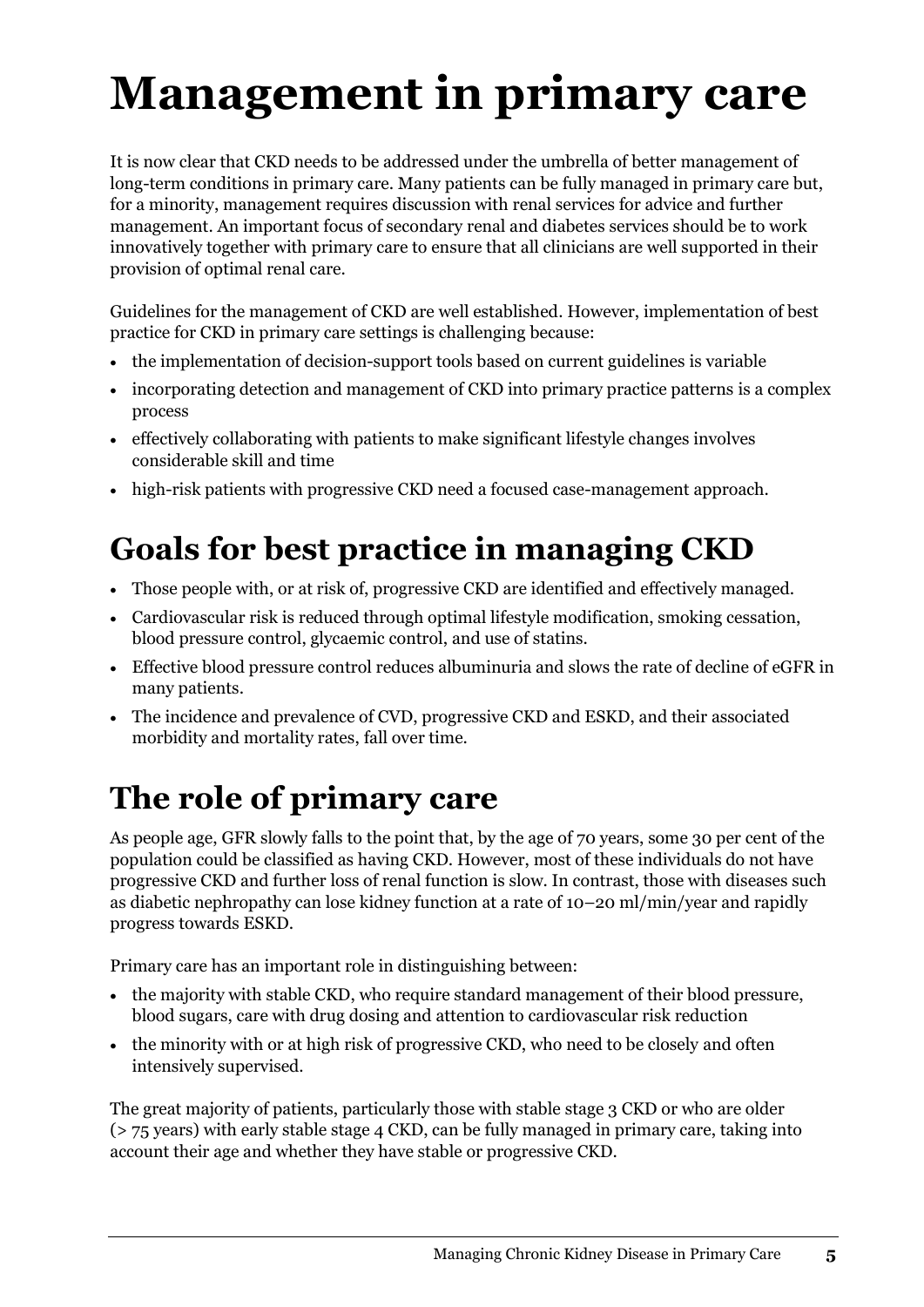### **Recommended management practice**

- Facilitate dietary and lifestyle modification to reduce cardiovascular risk: stop smoking, reduce salt in diet, and reduce BMI through diet and exercise.
- Encourage patients to get involved in their own self-management. Those who are well informed and motivated feel empowered and more in control.
- Manage blood pressure to recommended targets (140/90 mmHg or less, or 130/80 mmHg or less in proteinuric CKD), initially with ACE inhibitors or angiotensin receptor blockers. Managing blood pressure reduces the progression of CKD as well as lowering the risk of cardiovascular events.
- In elderly patients (age  $>$  70–75 years), blood pressure  $<$  150/90 may be a reasonable target, reached gently. Monitor more closely for adverse events (electrolyte disorders, acute decline in GFR, postural hypotension and drug side effects).
- Manage diabetes to targets appropriate to CKD disease stage. (Because there is a significant risk of hypoglycaemia in advanced stages 4 and 5 CKD, less intensive blood sugar control may be appropriate and it is necessary to closely supervise and adjust (often reduce) hypoglycaemic agents accordingly.)
- Use statins and aspirin according to guidelines to reduce cardiovascular risk.
- Ensure all patients with progressive CKD have ongoing monitoring and management with:
	- blood pressure measurement and optimisation (follow-up may be needed every two to four weeks in the early stages to achieve optimal blood pressure as noted above). Many patients require two or three anti-hypertensive agents, and advice on sodium restriction to < 100 mmol/day is essential for most)
	- laboratory measures of serum creatinine/eGFR and urine albumin/creatinine (or protein/creatinine) ratio every three months and after introduction of ACE inhibitors/ ARBs or diuretics)
	- additional laboratory monitoring as indicated by the stage of CKD (4).
- Intensively manage those patients identified as at high risk those who, despite standard care, have uncontrolled blood pressure, or rapid loss of renal function. These patients are a minority, but are at greatest risk of adverse outcomes including significantly increased cardiovascular risk and progression to ESKD.

### **Referral to specialist services**

Most DHBs offer indications for referral to renal (nephrology) and/or diabetes services. See Kidney Health New Zealand's *Chronic Kidney Disease Management in General Practice* (5) for additional guidance.

Refer patients for:

- intrinsic kidney disease (eg, glomerulonephritis, polycystic kidney disease or interstitial nephritis) where specialised diagnosis and management are required
- drug-resistant hypertension and/or significant issues with blood glucose control and/or multiple microvascular complications
- progressive stages 3B and 4 CKD. As well as focusing on delaying progression of CKD, the renal team will address disorders associated with advanced CKD (acidosis, bone mineral disease, anaemia and increased risks of infection and acute kidney injury, nutritional issues and the need to prepare for renal replacement therapies or conservative management).

Where primary care clinicians are uncertain about management or referral, it is highly recommended that they use telephone consultations and/or 'virtual' referrals.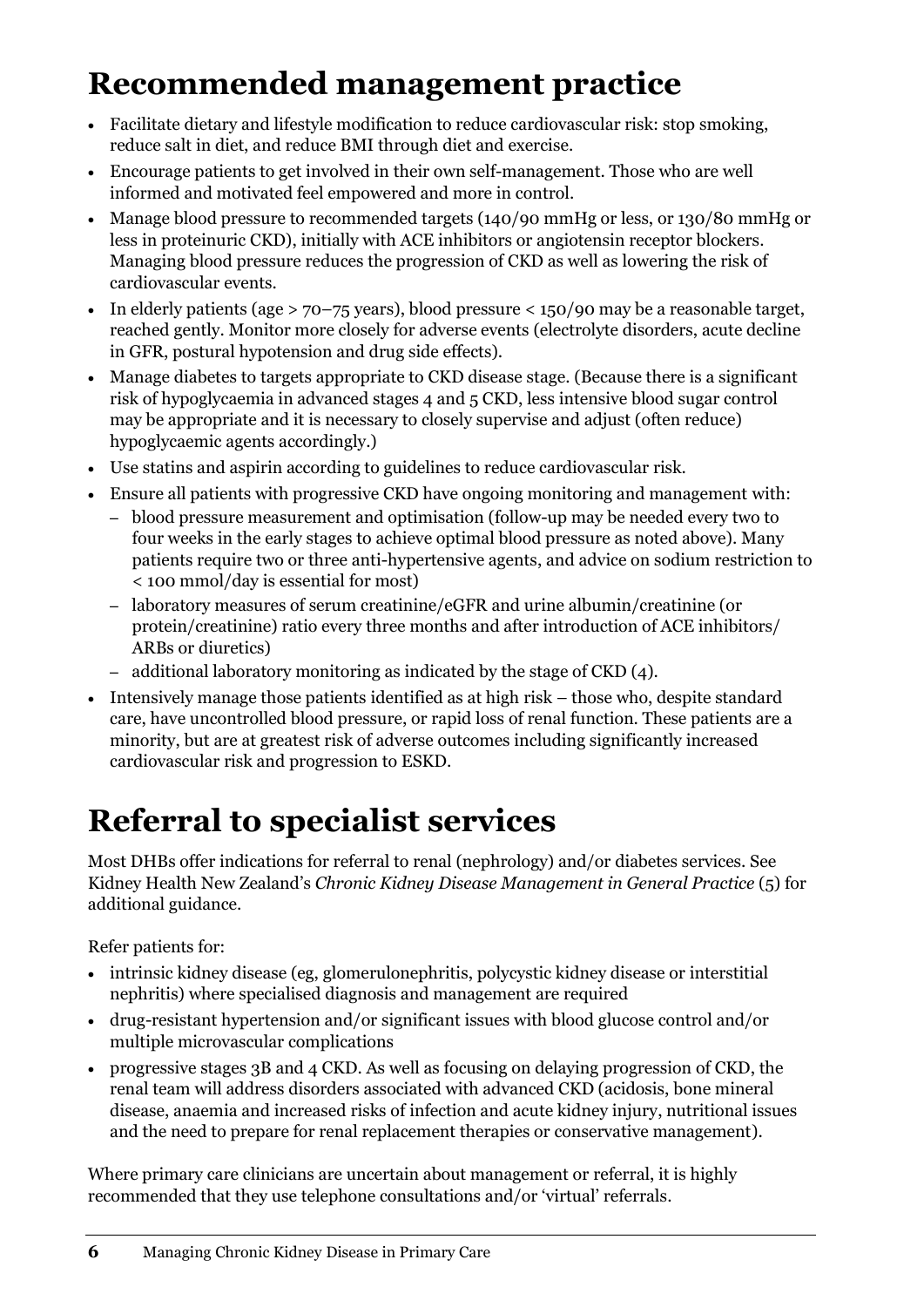# **Examples of implementing best practice in CKD management in primary care**

Recent pilot projects and the DEFEND randomised controlled trial (6) have demonstrated the effectiveness of complementary strategies to implement improved management of CKD in primary care and collaboration with secondary care. In particular:

- an electronic desktop tool has been used to facilitate the detection and management of CKD in a primary care setting
- nurse-led clinics involved intensive management of those identified as high-risk CKD patients within a primary care setting
- the DEFEND study involved a randomised controlled trial of intensive renal nurse-led management to delay progression of CKD in Māori and Pacific patients with established stage 3 or 4 diabetic nephropathy. Health care assistants (community health workers), under the supervision of a nurse specialist and physicians, visited patients at home or at work to encourage them to adhere to their medication and adjusted medication according to an algorithm. (6)

## **Key enablers in CKD management**

CKD can only be effectively managed in primary care as one aspect of the management of the range of long-term conditions. Primary care clinicians can easily incorporate the identification of CKD into CVD risk assessment and diabetes checks.

To manage CKD effectively, primary care practices need suitable electronic support (see Appendix 1), including:

- information systems to identify, register, monitor and appropriately recall all people with CKD in the practice
- an electronic tool offering a clear decision pathway that supports best practice management of CKD
- audit supported by their primary health organisation to provide useful feedback on the practice's performance in a continuous quality improvement (CQI) environment.

Nurse-led clinics for people with long-term conditions can undertake intensive management of people identified at high risk of progressive CKD (see Appendix 2). To manage CKD in primary care, practice nurses need to be able to work to their scope of practice. This requires:

- specialist nurses from secondary care based in renal departments to upskill practice nurses in CKD management
- innovative funding models that support primary care practices to enable their practice nurses to work with patients in nurse-led clinics within primary care.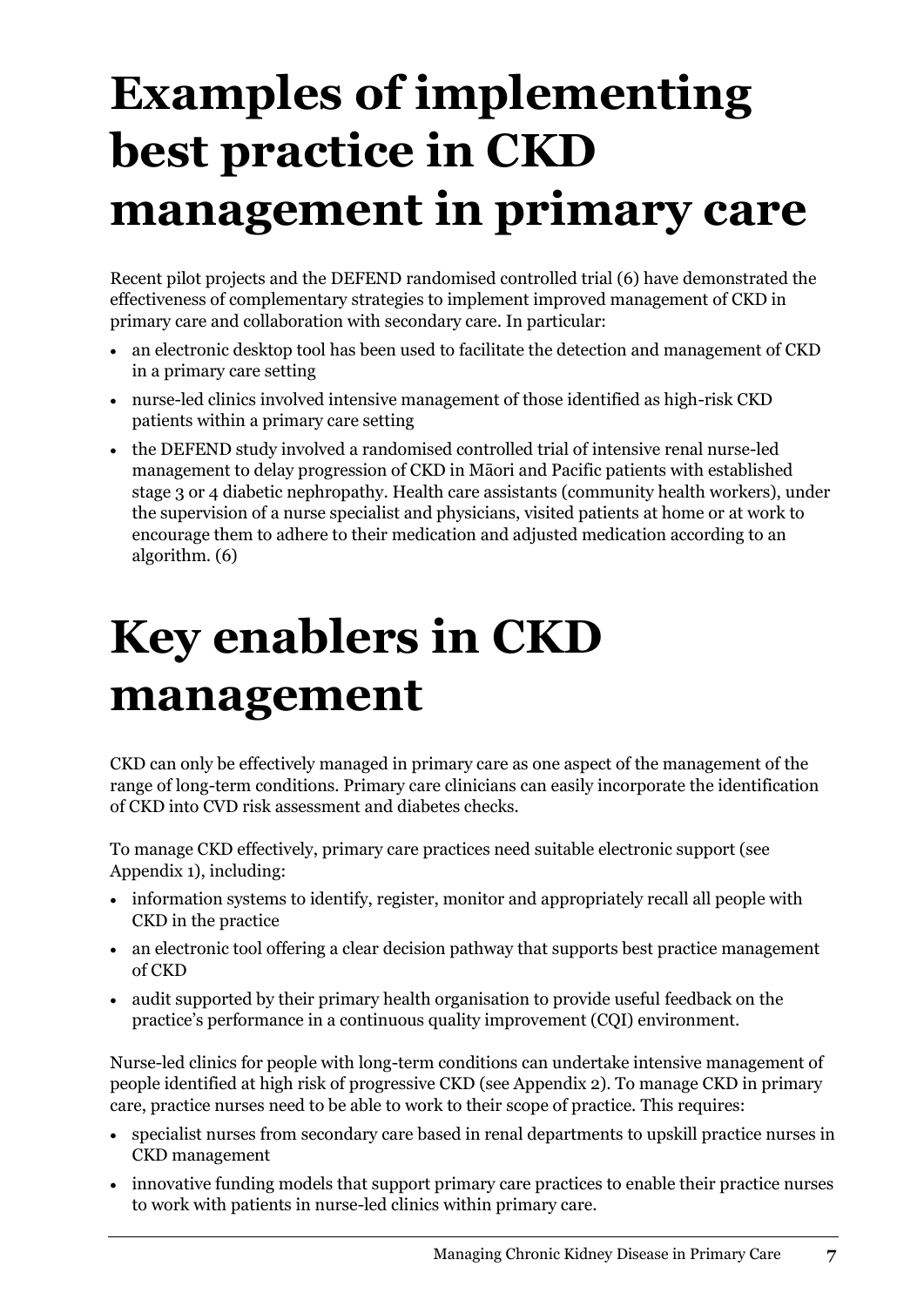## **Key stakeholder groups in CKD management**

Improving care of people with CKD in primary care involves action from a range of groups in the health sector.

- **Primary health organisations (PHOs) and primary care practices** need to make the care of people with CKD an integral part of the assessment and management of CVD risk and diabetes. Because most patients with CKD can only be identified and effectively managed in primary care, managing stage 3 CKD is part of the core work of the primary care team.
- **Nephrology services** need to support primary care practices in the management of CKD, including through the development of senior nursing positions to lead work with primary care. Working with primary care services in the management of CKD is part of the core work of specialist renal services.
- **Diabetes services** need to support primary care practices in the detection and management of patients who have diabetes and CKD. Specifically diabetologists and diabetes nurse specialists need to work with primary care staff. Many of the patients who have diabetes and CKD have multiple complications.
- **Clinical and community pharmacists** need to dispense medications appropriately, ensuring patients collect their repeat prescriptions and advising about nephrotoxic medications and medications requiring dosage adjustments.
- **DHB funding and planning teams** need to promote the development of better management of CKD in primary care practices via their PHOs, as well as to develop their own secondary nephrology and diabetes services to support primary care practices. Given the financial savings to be made by managing CKD in primary care rather than ESKD in specialist care, this work will include innovative funding arrangements with PHOs, which are aligned with the management of CVD and diabetes in primary care, enabling the emergence of different practice patterns.
- **Professional groups (primary care, nephrology, diabetes)** need to lead in the development and dissemination of best practice guidelines that support innovative management of CKD in primary care.
- **Patient organisations** need to educate their members about the risks, detection and management of kidney disease.
- **The Ministry of Health** needs to include CKD management in primary care in guidance and link it to associated long-term conditions such as CVD and diabetes.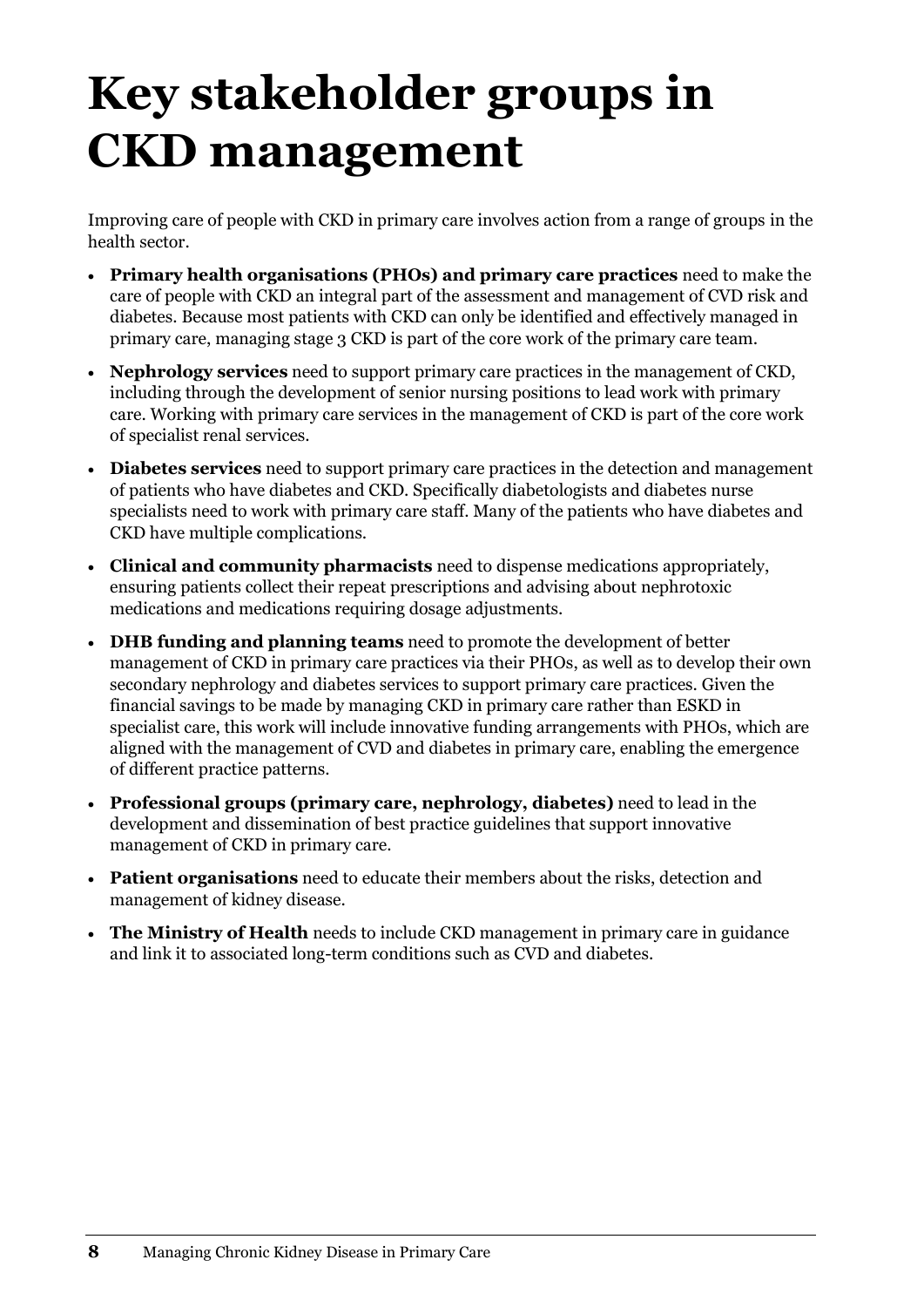### **References**

- 1. National Renal Advisory Board. 2006. *New Zealand's Renal Services: Towards a national strategic plan*. Wellington: National Renal Advisory Board.
- 2. Kidney Disease: Improving Global Outcomes (KDIGO) CKD Work Group. 2013. KDIGO 2012 Clinical Practice Guideline for the Evaluation and Management of Chronic Kidney Disease. *Kidney International Supplements* 3(1): 1–150.
- 3. Australia and New Zealand Dialysis and Transplant Registry. 2013. *Summary of Australia and New Zealand Dialysis and Transplantation 2012*. URL: [www.anzdata.org.au/anzdata/AnzdataReport/36thReport/2012\\_Summary\\_v1.pdf](http://www.anzdata.org.au/anzdata/AnzdataReport/36thReport/2012_Summary_v1.pdf) (accessed 11 November 2014).
- 4. Kidney Health Australia. 2005–2013. *Caring for Australasians with Renal Insufficiency (CARI): CKD Guidelines*. URL[: www.cari.org.au/CKD/ckd\\_guidelines.html](http://www.cari.org.au/CKD/ckd_guidelines.html) (accessed 11 November 2014).
- 5. Kidney Health New Zealand. 2014. *Chronic Kidney Disease Management in General Practice*. URL: [www.kidneys.co.nz/resources/file/ckd\\_management\\_in\\_general\\_practice.\\_2014\\_versio](http://www.kidneys.co.nz/resources/file/ckd_management_in_general_practice._2014_version.pdf) [n.pdf](http://www.kidneys.co.nz/resources/file/ckd_management_in_general_practice._2014_version.pdf) (accessed 11 November 2014).
- 6. Hotu C, Bagg W, Collins J, et al. 2010. A community-based model of care improves blood pressure control and delays progression of proteinuria, left ventricular hypertrophy, and diastolic dysfunction in Maori and Pacific people with type 2 diabetes and chronic kidney disease: a randomised controlled trial. *Nephrology, Dialysis and Transplant* 25(10): 3260–66.

### **CKD Core Work Group**

John Collins, Renal Physician, Auckland DHB Ailsa Jacobson, Senior Advisor, Ministry of Health Nick Polaschek, Senior Project Manager, Ministry of Health Helen Rodenburg, General Practiioner, National Director Long Term Conditions Rachael Walker, Renal Nurse Practitioner, Hawke's Bay DHB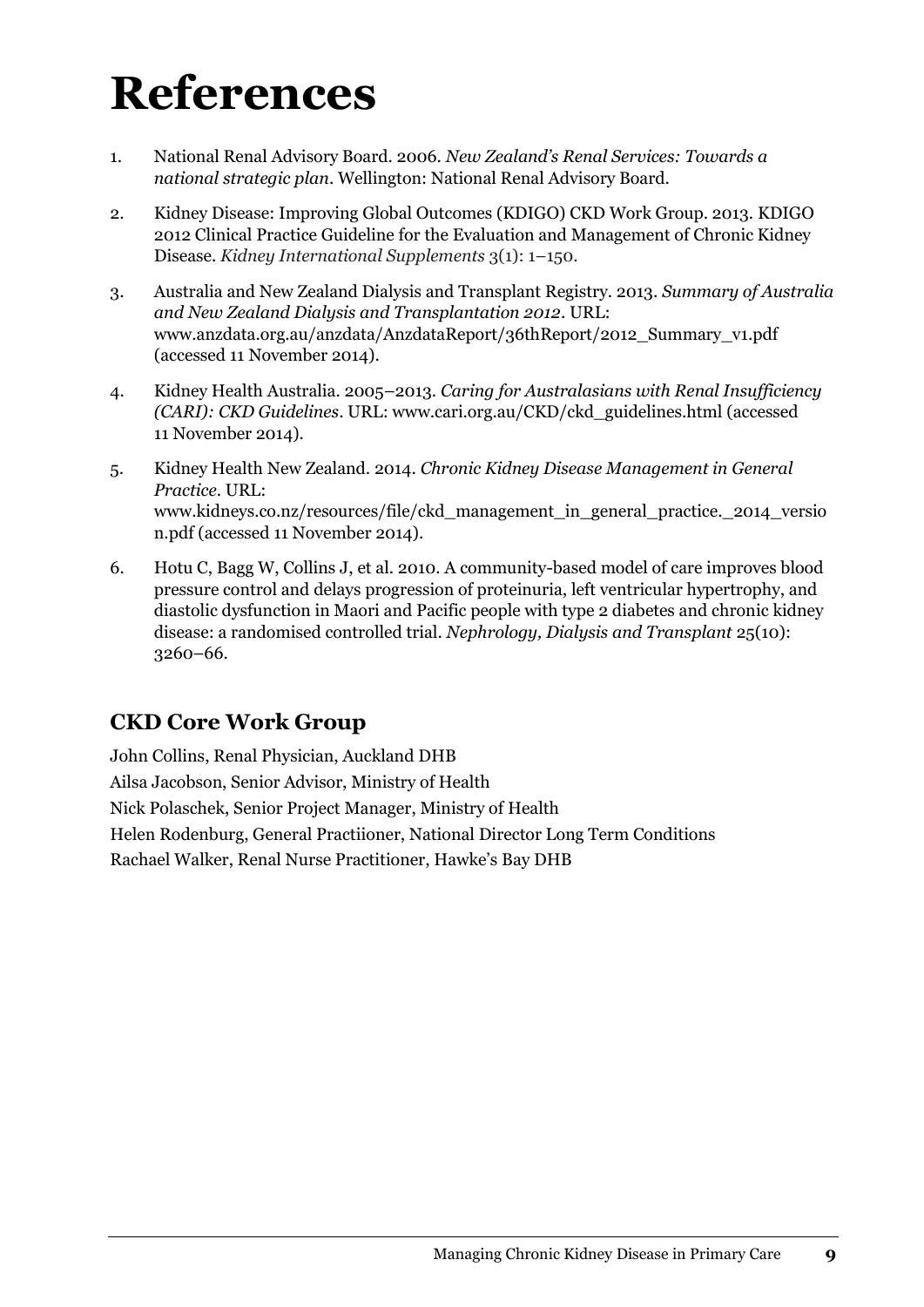### **Appendix 1: Using software for CKD management in primary care**

### **General principles for any software to be used for CKD management in primary care**

An electronic decision support pathway for best practice management of CKD must:

- integrate with patient management systems (PMS) of the general practice
- assist in assessment of patients
- provide advice on management, including electronic referral to secondary care
- enable review of adequacy of the practice of detection and management of CKD in the local patient population.

#### **Electronic desktop tool available for CKD management in primary care**

The electronic desktop tool developed by the Best Practice Advocacy Centre (BPAC) to manage CKD is available free to primary care practices nationwide.

The tool is a clinical pathway, using a best practice approach informed by specialist renal expertise, including:

- staging of CKD and assessment of rate of change in renal function
- clinical advice on management of CKD, including blood pressure, anaemia, mineral metabolism, nephrotoxic medication adjustment
- recommended laboratory monitoring and clinical follow-up, generating forms and appointments
- electronic referral to secondary care where necessary, populated from electronic tool and PMS.

To be used successfully, such an electronic system needs to fit into current general practice work patterns through:

- single screens auto populating all relevant data from the main PMS
- minimising the care and documentation of the majority with stable CKD
- embedding an intuitive process of clinical decision support in a sequence of screens
- being integrated with e-referral so that it generates a letter to secondary care populated by all relevant data
- having the capacity for interrogation to identify all patients with certain diagnostic/management characteristics.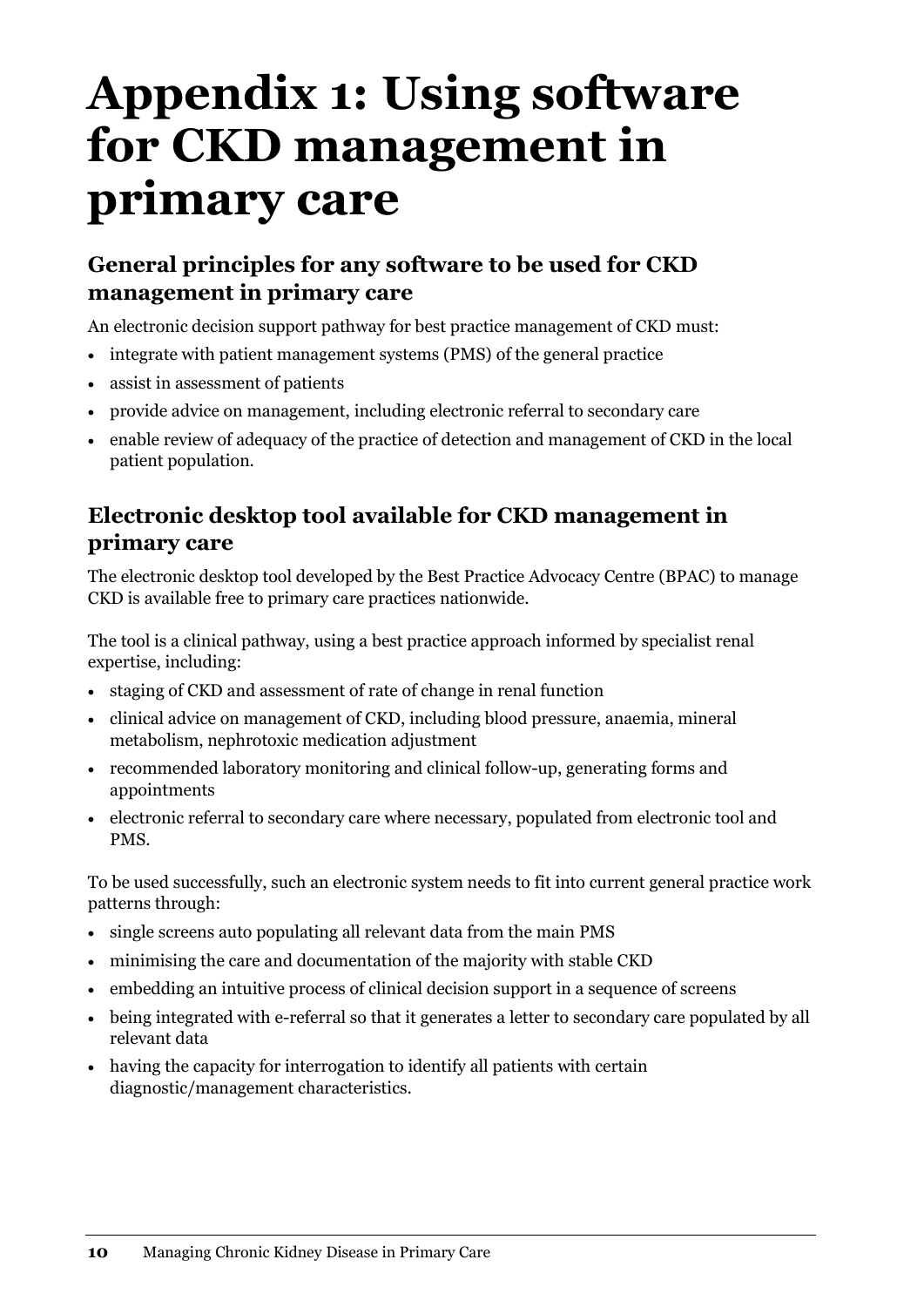### **Challenges to implementation**

Given electronic desktop tools for CKD management are now available, some of the challenges to implementation are to:

- secure any funding required for integration of electronic CKD management tools with general PMS
- educate primary care practitioners in the use of electronic CKD management tools
- promote the use of tools by PHOs to monitor the detection and management of CKD across local populations
- integrate e-referral with secondary care patient data systems.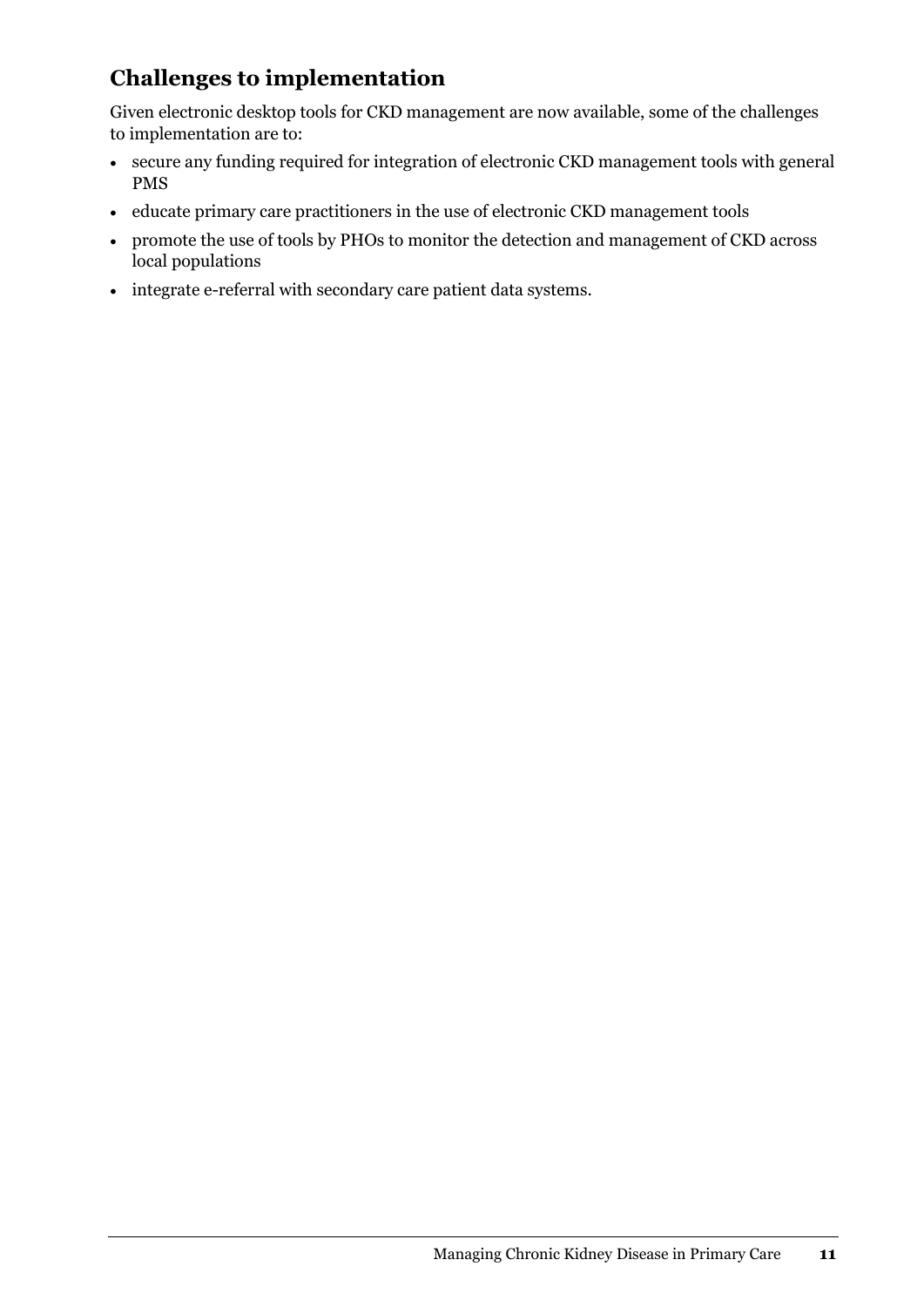# **Appendix 2: Nurse-led clinics to manage high-risk CKD patients**

### **General principles for nurse-led clinics in CKD management**

In this strategy for best-practice CKD management, a primary care nurse manages a group of high-risk CKD patients:

- through regular clinics that are identified in the primary care practice
- using an individualised programme with each patient
- supported by specialist secondary care nursing, as well as both primary care and specialist secondary care medical expertise
- aiming to improve identified risk factors for these patients.

During the clinics the nurse oversees the management of these high-risk CKD patients by:

- producing an individualised care plan based on a comprehensive assessment
- focusing on the education of patients about their condition and management
- monitoring and following up to optimise the management of key patient parameters such as blood pressure, blood glucose and cholesterol
- regularly reviewing progress toward clinical goals with the patient
- maintaining a patient database to enable audit of practice
- identifying patients who continue to progress towards ESKD despite optimal treatment.

To be used successfully, the nurse-led clinic needs to fit into current general practice work patterns through:

- systems that can readily identify suitable high-risk CKD patients and provide appropriate recall appointments
- availability of practice nurses who can include CKD clinics as part of their work in long-term conditions
- access to resources for patient education and protocols for patient management
- integration with medical management of CKD in primary care
- availability of specialist nurses to upskill practice nurses
- support from renal physicians, diabetes specialists and specialist nurses and dieticians.

#### **Successful trial of one model of nurse-led care**

In one successful model of nurse-led care, nurses have supervised community health workers who visit patients at home or work to encourage them to adhere to their medication and who adjust blood pressure medication according to an algorithm. This model was successfully trialled in Auckland in the DEFEND trial. (6)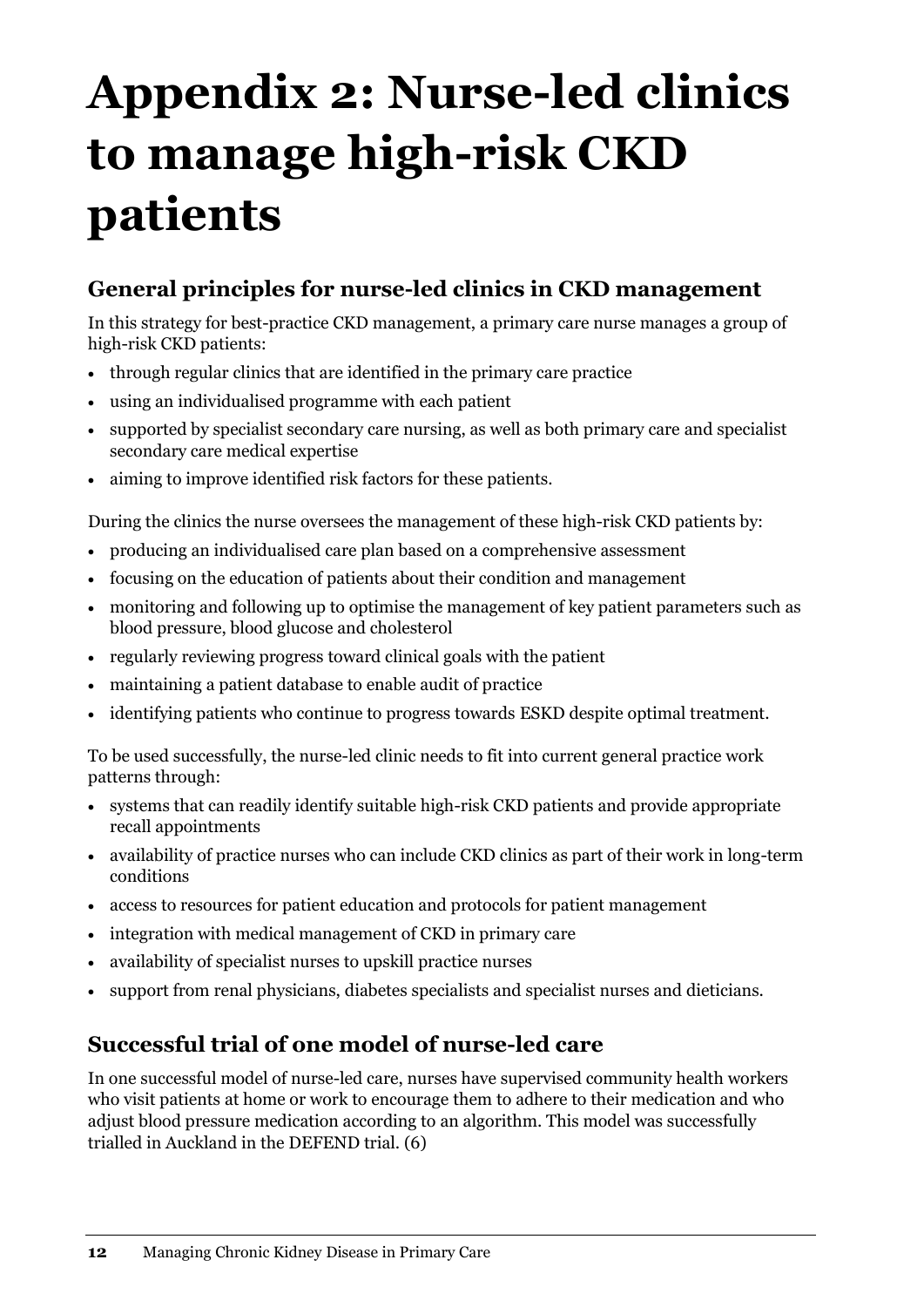### **Challenges to implementation**

Given the current configuration of primary and specialist care, some of the challenges to implementation are to:

- secure funding of practice nurse time for free clinics for patients with long-term conditions
- make available appropriate and funded nursing courses for chronic disease management
- ensure the availability of specialist nurses and effective clinical support from secondary care renal and diabetes services to initiate clinics and upskill primary care nurses and general practitioners
- develop processes for mentoring practice nurses to upskill them to undertake clinics
- establish adequate protocols to integrate with medical management in primary and secondary care
- enable a fast-track referral for patients with progressive CKD.